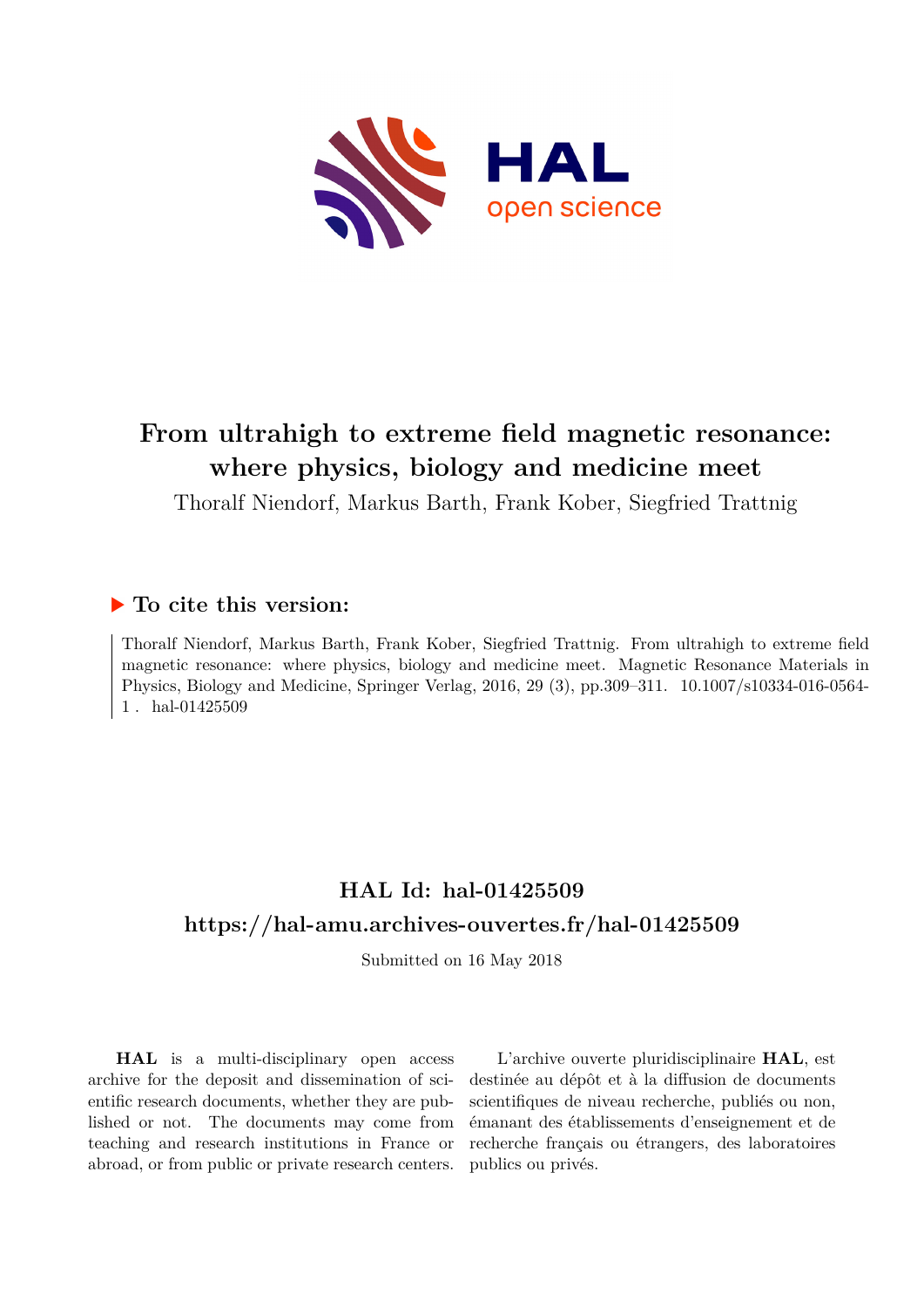#### **From ultrahigh to extreme field magnetic resonance: where physics, biology and medicine meet**

Thoralf Niendorf<sup>1\*</sup> · Markus Barth<sup>2</sup> · Frank Kober<sup>3</sup> · Siegfried Trattnig<sup>4</sup>

\*Thoralf Niendorf - thoralf.niendorf@mdc berlin.de ‐

1-Berlin Ultrahigh Field Facility (B.U.F.F.), Max-Delbrueck Center for Molecular Medicine in the Helmholtz Association, Robert Roessle Strasse 10, 13125 Berlin, Germany

2-Centre for Advanced Imaging, The University of Queensland, Building 57, Research Road, St Lucia, QLD 4072, Australia

3-Centre de Résonance Magnétique Biologique et Médicale (CRMBM), Aix-Marseille Université, CNRS UMR7339, 13385 Marseille Cedex 05, France

4-High Field MR Center, Department of Biomedical Imaging and Image Guided Therapy, Medical University of Vienna, Währinger Gürtel 18-20, 1090 Vienna, Austria

The development of ultrahigh-field magnetic resonance (UHF-MR) is moving forward at an amazing speed that is breaking through technical barriers almost as fast as they appear. UHF-MR has become an engine for innovation in experimental and clinical research [1–11]. With more than 35,000 MR examinations already performed at 7.0 Tesla, the reasons for moving UHF-MR into clinical applications are more compelling than ever. The value of high-field MR has already proven itself many times over at lower field strengths; now 7.0 T has opened a window on tissues, organs and (patho)physiological processes that have been largely inaccessible in the past. Images from these instruments have revealed new aspects of the anatomy, functions and physiometabolic characteristics of the brain, heart, joints, kidneys, liver, eye and other organs/tissues, at an unparalleled quality. The number 35,000 sounds large, but in fact we have barely cracked open the door and have yet to truly assess what lies on the other side.

That makes this a perfect moment for a highly topi- cal special issue of MAGMA: those of us who work in UHF-MR can see a clear route forward for resolving tech- nological issues and can outline some of the new opportunities that will accompany even higher field strengths. The issue provides an overview of the state of the art and discusses the clinical relevance of what we have already observed and can clearly foresee. Articles are devoted to development of novel methodology [12–16], safety topics [17–19] early multicenter trials [20], frontier human stud- ies [21–28], breakthrough clinical applications [29–36] and future directions of UHF-MR [37, 38]. At the moment some of these new concepts and clinical applications are merely of proof-ofprinciple nature and visions, but they are compelling enough to drive the field forward. We hope to engage the interest of clinicians, basic scientists, engineers, translational researchers and applied scientists from many areas, and particularly to attract young scientists and new entrants into the field. In doing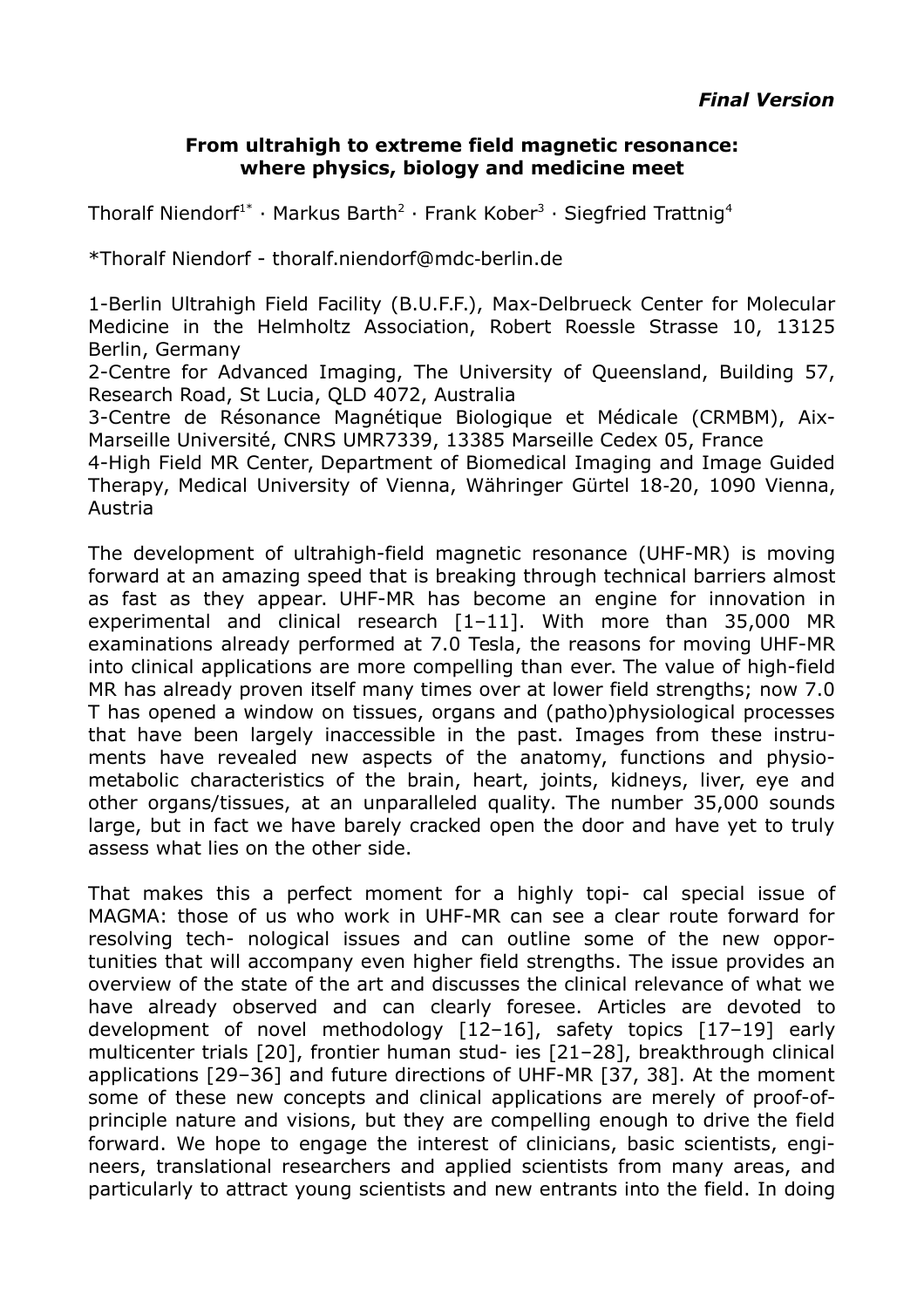so, we hope to con- vince the MR imaging and spectroscopy communities to throw their weight into the task of solving technical prob- lems and conceiving new clinical applications. UHF MR has a staggering number of potential uses in neuroscience, neurology, radiology, cardiology, internal medicine, oncol- ogy, nephrology, ophthalmology and other related clinical fields. As they are developed, we will push the boundaries of MR physics, biomedical engineering and biomedical sci- ences in many other ways.

Another reason this special issue is timely is because physicists, engineers and pioneers from related disciplines have already taken an even further step into the future, in their minds, with something they are calling Extreme Field MR (EF-MR). This envisions human MR at 20 T [37, 38], and it is an important leap of the imagination because it aims to fill a crucial "resolution gap" in our understand- ing of human biology [39, 40]. While discoveries are pour- ing in on the molecular and cellular level every day, it is extremely difficult to integrate these findings into a coher- ent picture of the functions of tissues and pathological pro- cesses at a mesoscopic level above that of the cell. There is a wide gap between the view of biologists and clinicians that is begging to be filled. Extreme field MR is probably an ideal technology that will reach between these levels in vivo by bridging a crucial gap in resolution in space and time.

Achieving this goal will certainly require extra resources—and the will to go there. While the first 20 T class MR instruments will likely be devoted to discovery and to proof of principle, the findings will be crucial guides to making the best use of lower-resolution imaging tech- niques. The only thing that could keep the dream of human MR at 20 T from becoming reality would be a failure to fol- low the path and see what develops. Will the clinic even- tually be able to follow us to even higher fields? It always does, if a whole community of experts devotes their crea- tive efforts to the task. Currently we have only the roughest sense of what we will find. But even that glimpse has made some of us believers. We hope that this issue will convey the seeds of this vision and inspire you—as it has us—to become pioneers in these amazingly promising new areas of biomedical research: ultrahigh field and extreme field MR.

## **Compliance with ethical standards**

#### *Conflict of interest*

The authors declare that they do not have a con- flict of interest with the exception that Thoralf Niendorf is CEO and founder of MRI.TOOLS GmbH, Berlin, Germany.

*Ethical standards* This editorial does not contain any studies with human participants or animal performed by any of the authors with the exception of references to previously published work included in this editorial.

## **References**

1. Ugurbil K (2012) The road to functional imaging and ultrahigh fields. Neuroimage 62(2):726–735

2. Moser E, Stahlberg F, Ladd ME, Trattnig S (2012) 7-T MR–from research to clinical applications? NMR Biomed 25(5):695–716

3. Niendorf T, Graessl A, Thalhammer C, Dieringer MA, Kraus O, Santoro D,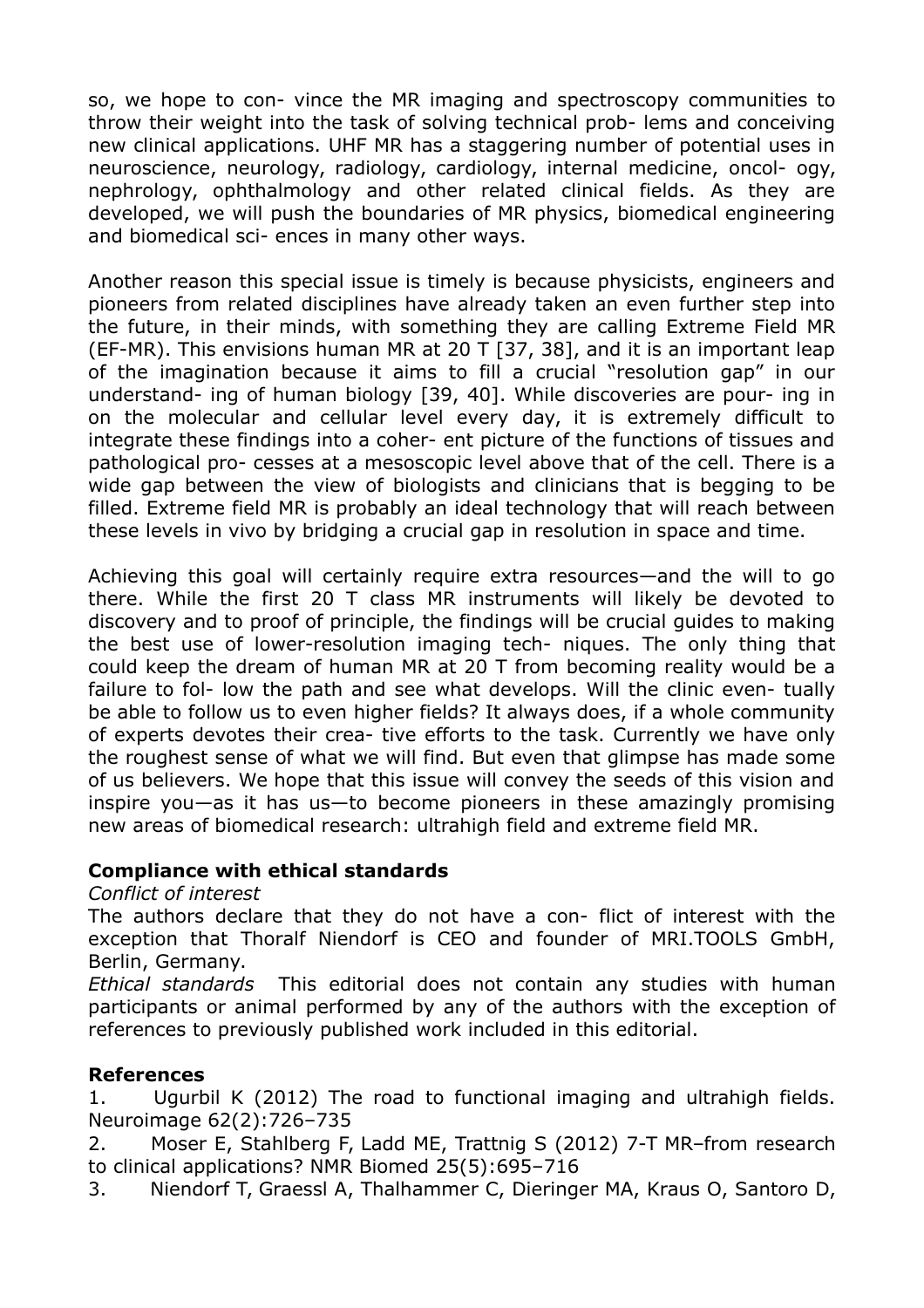Fuchs K, Hezel F, Waiczies S, Ittermann B, Winter L (2013) Progress and promises of human cardiac magnetic reso- nance at ultrahigh fields: a physics perspective. J Magn Reson 229:208–222

4. Ugurbil K (2014) Magnetic resonance imaging at ultrahigh fields. IEEE Trans Biomed Eng 61(5):1364–1379

5. Kraff O, Fischer A, Nagel AM, Monninghoff C, Ladd ME (2015) MRI at 7 Tesla and above: demonstrated and potential capabili- ties. J Magn Reson Imaging 41(1):13–33

6. Sinnecker T, Kuchling J, Dusek P, Dorr J, Niendorf T, Paul F, Wuerfel J (2015) Ultrahigh field MRI in clinical neuroimmunol- ogy: a potential contribution to improved diagnostics and per- sonalised disease management. EPMA J 6(1):16 Magn Reson Mater Phy (2016) 29:309–311

7. Trattnig S, Bogner W, Gruber S, Szomolanyi P, Juras V, Rob- inson S, Zbyn S, Haneder S. (2015) Clinical applications at ultrahigh field (7 T). Where does it make the difference? NMR Biomed. doi:10.1002/nbm.3272 (epub ahead of print)

8. Niendorf T, Paul K, Oezerdem C, Graessl A, Klix S, Huelnhagen T, Hezel F, Rieger J, Waiczies H, Frahm J, Nagel A, Oberacker E, Winter L. (2015) W(h)ither human cardiac and body mag- netic resonance at ultrahigh fields? Technical advances, practi- cal considerations, applications, and clinical opportunities. NMR Biomed. doi:10.1002/nbm.3268 (epub ahead of print)

9. van der Kolk AG, Hendrikse J, Zwanenburg JJ, Visser F, Luijten PR (2013) Clinical applications of 7 T MRI in the brain. Eur J Radiol 82(5):708–718

10. Webb AG, Van de Moortele PF. (2015) The technological future of 7 T MRI hardware. NMR Biomed. doi:10.1002/nbm.3315. (Epub ahead of print)

11. Benjamin P, Viessmann O, MacKinnon AD, Jezzard P, Markus HS (2015) 7 Tesla MRI in cerebral small vessel disease. Int J Stroke 10(5):659–664

12. Huettner AM, Nencka AS (2016) Radiofrequency pulse design with numerical optimization in the Fourier domain. Magn Reson Mater Phy 29:313– 317

13. Yarach U, Luengviriya C, Stucht D, Godenschweger F, Schulze P, Speck O (2016) Correction of B 0-induced geometric distor- tion variations in prospective motion correction for 7T MRI. Magn Reson Mater Phy 29:319–332

14. Desmond HY, Wiggins CJ, Ivanov D, Brenner D, Hoffmann J, Mirkes C, Poser BA (2016) Volumetric imaging with homoge- nised excitation and static field at 9.4 T. Magn Reson Mater Phy 29:333–345

15. Eggenschwiler F, O'Brien KR, Gallichan D, Gruetter R, Marques JP (2016) 3D T 2-weighted imaging at 7T using dynamic kT- points on single-transmit MRI systems. Magn Reson Mater Phy 29:347–358

16. Larson PE, Han M, Krug R, Jakary A, Nelson SJ, Vigneron DB, Kelley DA (2015) Ultrashort echo time and zero echo time MRI at 7T. Magn Reson Mater Phy 29:359–370

17. Weidemann G, Seifert F, Hoffmann W, Pfeiffer H, Seemann R, Ittermann B (2016) Measurements of RF power reflected and radiated by multichannel transmit MR coils at 7T. Magn Reson Mater Phy 29:371–378

18. Fatahi M, Demenescu LR, Speck O (2016) Subjective percep- tion of safety in healthy individuals working with 7 T MRI scan- ners: a retrospective multicenter survey. Magn Reson Mater Phy 29:379–387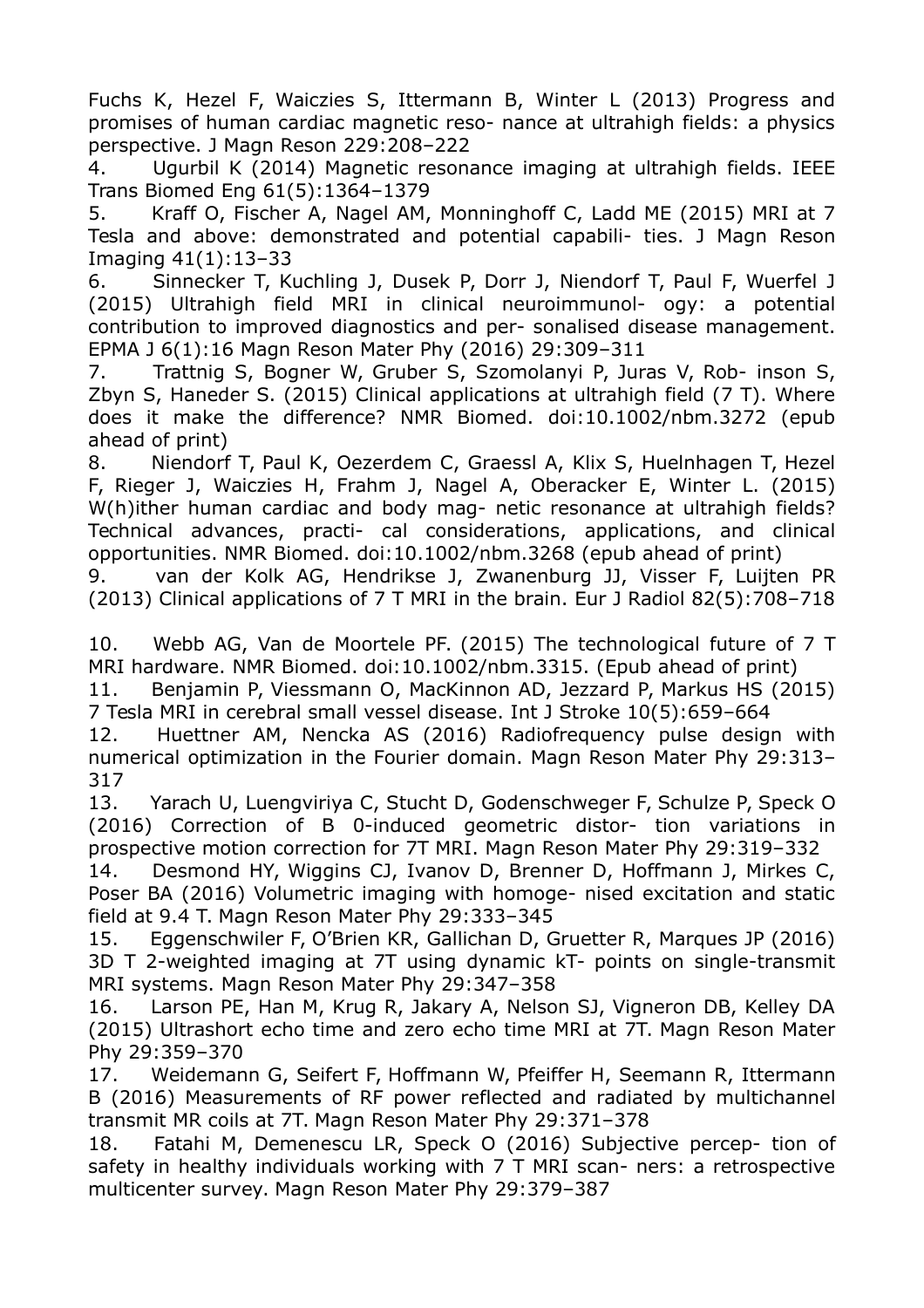19. Chen B, Schoemberg T, Kraff O, Dammann P, Bitz AK, Schla- mann M, Wrede KH (2016) Cranial fixation plates in cerebral magnetic resonance imaging: a 3 and 7 Tesla in vivo image qual- ity study. Magn Reson Mater Phy 29:389–398

20. Voelker MN, Kraff O, Brenner D, Wollrab A, Weinberger O, Berger MC, Stöcker T (2016) The traveling heads: multicenter brain imaging at 7 Tesla. Magn Reson Mater Phy 29:399–415

21. de Boer A, Hoogduin JM, Blankestijn PJ, Li X, Luijten PR, Metzger GJ, Leiner T (2016) 7 T renal MRI: challenges and promises. Magn Reson Mater Phy 29:417–433

22. Cardoso PL, Fischmeister FPS, Dymerska B, Geißler A, Wurnig M, Trattnig S, Robinson SD (2016) Improving the clinical potential of ultra-high field fMRI using a model-free analysis method based on response consistency. Magn Reson Mater Phy 29:435–449

23. Bianciardi M, Toschi N, Eichner C, Polimeni JR, Setsompop K, Brown EN, Hämäläinen MS, Rosen BR, Wald LL (2016) In vivo functional connectome of human brainstem nuclei of the ascend- ing arousal, autonomic, and motor systems by high spatial reso- lution 7-Tesla fMRI. Magn Reson Mater Phy 29:451–462 1 3 Magn Reson Mater Phy (2016) 29:309–311

24. Zimmer F, O'Brien K, Bollmann S, Pfeuffer J, Heberlein K, Barth M (2016) Pulsed arterial spin labelling at ultra-high field with a B 1+ -optimised adiabatic labelling pulse. Magn Reson Mater Phy 29:463–473

25. Marrakchi-Kacem L, Vignaud A, Sein J, Germain J, Henry TR, Poupon C, Hertz-Pannier L, Lehéricy S, Colliot P, Moortele P-F, Chupin M (2016) Robust imaging of hippocampal inner structure at 7T: in vivo acquisition protocol and methodological choices. Magn Reson Mater Phy 29:475–489

26. Donadieu M, Le Fur Y, Confort-Gouny S, Le Troter A, Guye M, Ranjeva JP (2016) Evidencing different neurochemical profiles between thalamic nuclei using high resolution 2D-PRESS semi- LASER 1H-MRSI at 7 T. Magn Reson Mater Phy 29:491–501

27. Kraff O, Lazik-Palm A, Heule R, Theysohn JM, Bieri O, Quick HH (2016) 7 Tesla quantitative hip MRI: a comparison between TESS and CPMG for T2 mapping. Magn Reson Mater Phy 29:503–512

28. Schreiner MM, Zbýnˇ Š, Schmitt B, Weber M, Domayer S, Wind- hager R, Mlynárik V (2016) Reproducibility and regional varia- tions of an improved gagCEST protocol for the in vivo evalua- tion of knee cartilage at 7 T. Magn Reson Mater Phy 29:513–521

29. Li Y, Jakary A, Gillung E, Eisendrath S, Nelson SJ, Mukherjee P, Luks T (2016) Evaluating metabolites in patients with major depressive disorder who received mindfulness-based cognitive therapy and healthy controls using short echo MRSI at 7 Tesla. Magn Reson Mater Phy 29:523–533

30. Schumacher S, Pache F, Bellmann-Strobl J, Behrens J, Dusek P, Harms L, Kister I (2016) Neuromyelitis optica does not impact periventricular venous density versus healthy controls: a 7.0 Tesla MRI clinical study. Magn Reson Mater Phy 29:535–541

31. Cronin MJ, Wharton S, Al-Radaideh A, Constantinescu C, Evan- gelou N, Bowtell R, Gowland PA (2016) A comparison of phase imaging and quantitative susceptibility mapping in the imag- ing of multiple sclerosis lesions at ultrahigh field. Magn Reson Mater Phy 29:543–557